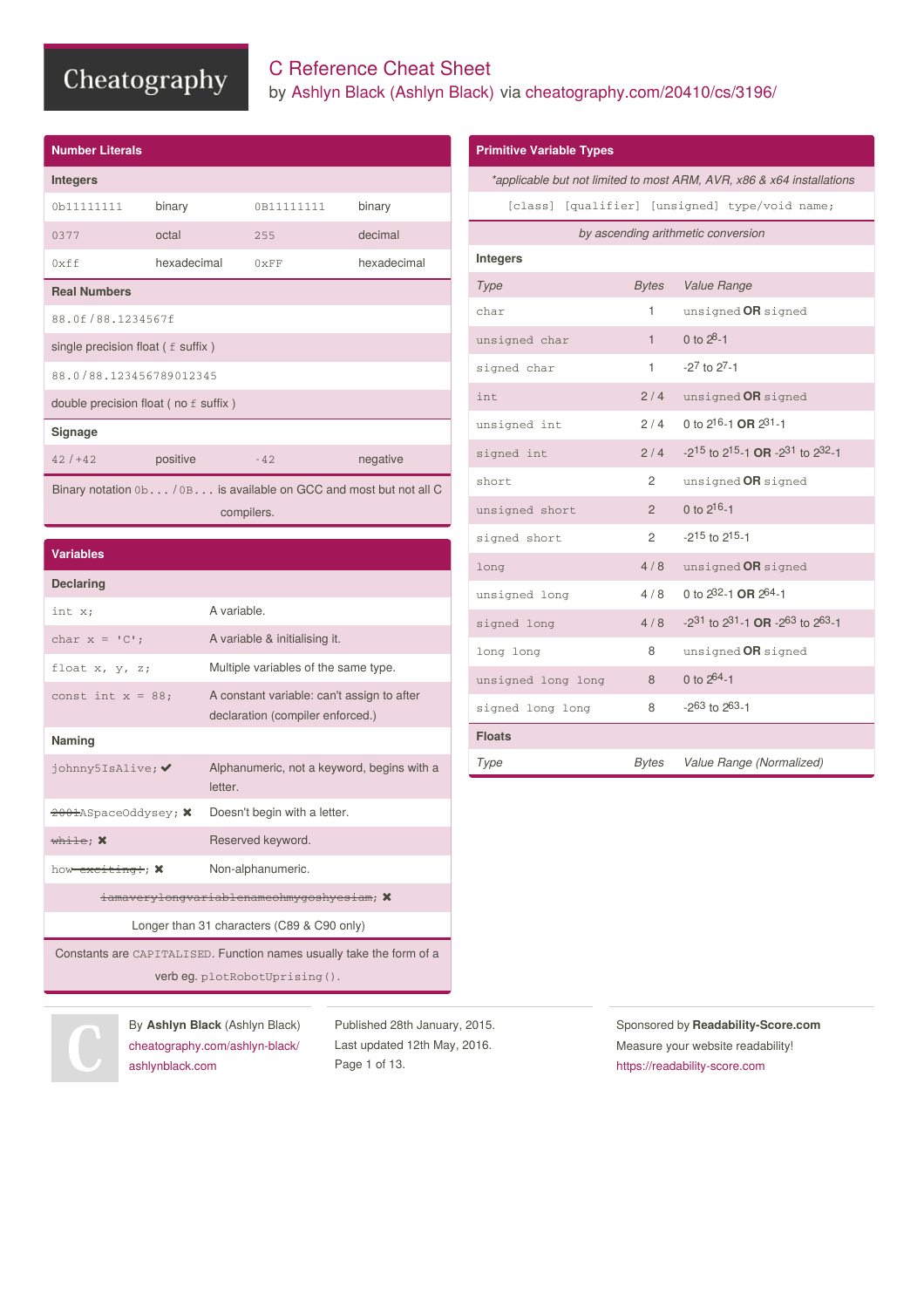#### C Reference Cheat Sheet by Ashlyn Black [\(Ashlyn](http://www.cheatography.com/ashlyn-black/) Black) via [cheatography.com/20410/cs/3196/](http://www.cheatography.com/ashlyn-black/cheat-sheets/c-reference)

| <b>Primitive Variable Types (cont)</b> |                                                                                                                                        |
|----------------------------------------|----------------------------------------------------------------------------------------------------------------------------------------|
| float                                  | $\pm$ 1.2×10 <sup>-38</sup> to $\pm$ 3.4×10 <sup>38</sup><br>$\overline{4}$                                                            |
| double                                 | $\pm 2.3 \times 10^{-308}$ to $\pm 1.7 \times 10^{308}$ OR alias to float.<br>8 /<br>4<br>for AVR.                                     |
| long double                            | ARM: 8, AVR: 4, x86: 10, x64: 16                                                                                                       |
| <b>Qualifiers</b>                      |                                                                                                                                        |
| const type                             | Flags variable as read-only (compiler can optimise.)                                                                                   |
| volatile type                          | Flags variable as unpredictable (compiler cannot<br>optimise.)                                                                         |
|                                        |                                                                                                                                        |
| <b>Storage Classes</b>                 |                                                                                                                                        |
| register                               | Quick access required. May be stored in RAMOR a<br>register. Maximum size is register size.                                            |
| static                                 | Retained when out of scope. static global variables<br>are confined to the scope of the compiled object file<br>they were declared in. |
| extern                                 | Variable is declared by another file.                                                                                                  |
| <b>Typecasting</b>                     |                                                                                                                                        |

#### **Primitive Variable Types (cont)**

char  $x = 1$ ,  $y = 2$ ; float  $z = (float) x / y$ ;

Some types (denoted with **OR**) are architecture dependant.

There is no primitive boolean type, only zero (false, 0) and non-zero (true, usually 1.)

#### **Extended Variable Types**

|  | [class] [qualifier] type name; |  |  |
|--|--------------------------------|--|--|
|--|--------------------------------|--|--|

*by ascending arithmetic conversion*

| From the stdint.h Library   |                |                   |  |
|-----------------------------|----------------|-------------------|--|
| Type                        | <b>Bytes</b>   | Value Range       |  |
| int8_t                      | 1              | $-27$ to $27-1$   |  |
| uint8_t                     | 1              | 0 to $2^{8}-1$    |  |
| $int16_t$                   | $\overline{2}$ | $-215$ to $215-1$ |  |
| uint16_t                    | 2              | 0 to $2^{16} - 1$ |  |
| int32_t                     | $\overline{4}$ | $-231$ to $231-1$ |  |
| uint32_t                    | $\overline{4}$ | 0 to $2^{32} - 1$ |  |
| $int64_t$                   | 8              | $-263$ to $263-1$ |  |
| uint64_t                    | 8              | 0 to $2^{64} - 1$ |  |
| From the stdbool. h Library |                |                   |  |
| Type                        | Bytes          | Value Range       |  |

| Type | Bytes | Value Range         |
|------|-------|---------------------|
| bool |       | $true/false$ or 0/1 |

The stdint.h library was introduced in C99 to give integer types architecture-independent lengths.

| <b>Structures</b>        |                                                |
|--------------------------|------------------------------------------------|
| <b>Defining</b>          |                                                |
| struct strctName{        | A structure type strctName with two            |
| type $x$ ; type $y$ ; }; | members, $x$ and $y$ . Note trailing semicolon |
| struct item{ struct      | A structure with a recursive structure pointer |
| item *next; $};$         | inside. Useful for linked lists.               |
| <b>Declaring</b>         |                                                |
| struct strctName         | A variable varName as structure type           |
| varName:                 | strctName.                                     |

By **Ashlyn Black** (Ashlyn Black) [cheatography.com/ashlyn-black/](http://www.cheatography.com/ashlyn-black/) [ashlynblack.com](http://ashlynblack.com)

Published 28th January, 2015. Last updated 12th May, 2016. Page 2 of 13.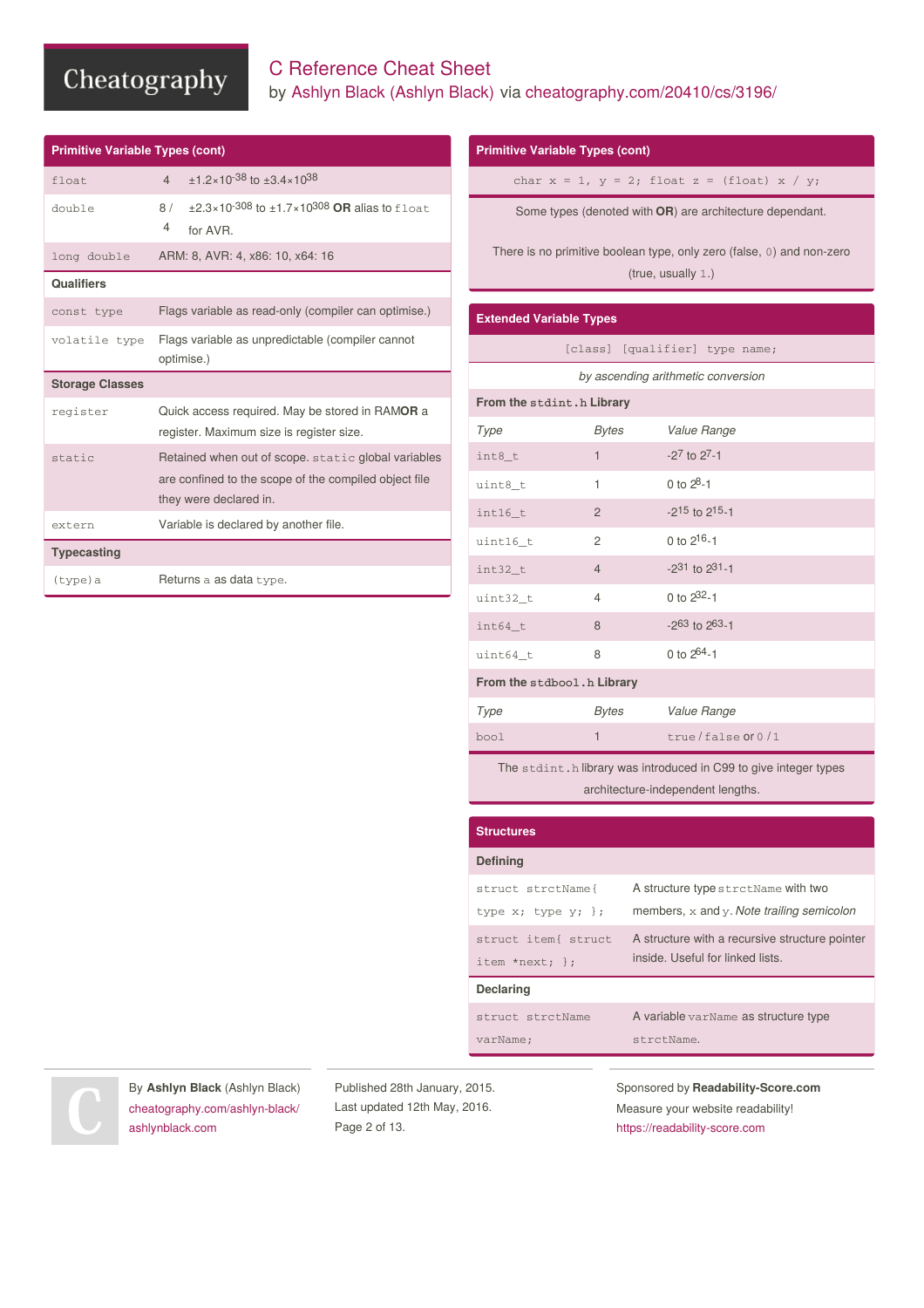## C Reference Cheat Sheet by Ashlyn Black [\(Ashlyn](http://www.cheatography.com/ashlyn-black/) Black) via [cheatography.com/20410/cs/3196/](http://www.cheatography.com/ashlyn-black/cheat-sheets/c-reference)

union uName{int

**Unions Defining**

| <b>Structures (cont)</b> |                                           |
|--------------------------|-------------------------------------------|
| struct strctName         | A strctName structure type pointer,       |
| *ptrName;                | ptrName.                                  |
| struct strctName{ type   | Shorthand for defining strctName and      |
| a; type b; } varName;    | declaring varName as that structure       |
|                          | type.                                     |
| struct strctName         | A variable varName as structure type      |
| varName = { $a, b$ };    | strctName and initialising its members.   |
| <b>Accessing</b>         |                                           |
|                          |                                           |
| varName.x                | Member x of structure varName.            |
| ptrName->x               | Value of structure pointer ptrName        |
|                          | member $x$ .                              |
| <b>Bit Fields</b>        |                                           |
| $struct{char a:4, b:4}$  | Declares $x$ with two members a and $b$ , |

| $x$ ; char $y[8]$ ; } | Size is same as biggest member size.                                           |  |  |
|-----------------------|--------------------------------------------------------------------------------|--|--|
| <b>Declaring</b>      |                                                                                |  |  |
| union uN vName:       | A variable vName as union type uN.                                             |  |  |
| <b>Accessing</b>      |                                                                                |  |  |
| vName.y[int]          | Members cannot store values concurrently.<br>Setting $y$ will corrupt $x$ .    |  |  |
|                       | Unions are used for storing multiple data types in the same area of<br>memory. |  |  |
|                       |                                                                                |  |  |
| <b>Enumeration</b>    |                                                                                |  |  |
| <b>Defining</b>       |                                                                                |  |  |
| enum bool {           | A custom data type bool with two possible                                      |  |  |
| false, true };        | states: false or true.                                                         |  |  |
| <b>Declaring</b>      |                                                                                |  |  |
| enum bool             | A variable varName of data type bool.                                          |  |  |
| varName:              |                                                                                |  |  |
| <b>Assigning</b>      |                                                                                |  |  |
| $varName = true:$     | Variable varName can only be assigned values                                   |  |  |
|                       | of either false or true.                                                       |  |  |
| <b>Evaluating</b>     |                                                                                |  |  |
| $if (varName ==$      | Testing the value of varName.                                                  |  |  |
| false)                |                                                                                |  |  |
|                       |                                                                                |  |  |

A union type uName with two members, $x \& y$ .

## **Type Definitions**

| <b>Defining</b>                                   |                                                  |
|---------------------------------------------------|--------------------------------------------------|
| typedef unsigned short uint16;                    | Abbreviating a longer type<br>name to $uint16$ . |
| typedef struct structName{int<br>a, b; } newType; | Creating a new Type from a<br>structure.         |
| typedef enum typeName{false,<br>true}bool;        | Creating an enumerated bool<br>type.             |
| <b>Declaring</b>                                  |                                                  |
| $uint16 x = 65535;$                               | Variable $x$ as type $uint16$ .                  |
| newType $y = \{0, 0\}$ ;                          | Structure y as type new Type.                    |

*Array members can't be assigned bit fields.*

| <b>Pointers</b>  |                                                  |
|------------------|--------------------------------------------------|
| <b>Declaring</b> |                                                  |
| type *x;         | Pointers have a data type like normal variables. |



By **Ashlyn Black** (Ashlyn Black) [cheatography.com/ashlyn-black/](http://www.cheatography.com/ashlyn-black/) [ashlynblack.com](http://ashlynblack.com)

Published 28th January, 2015. Last updated 12th May, 2016. Page 3 of 13.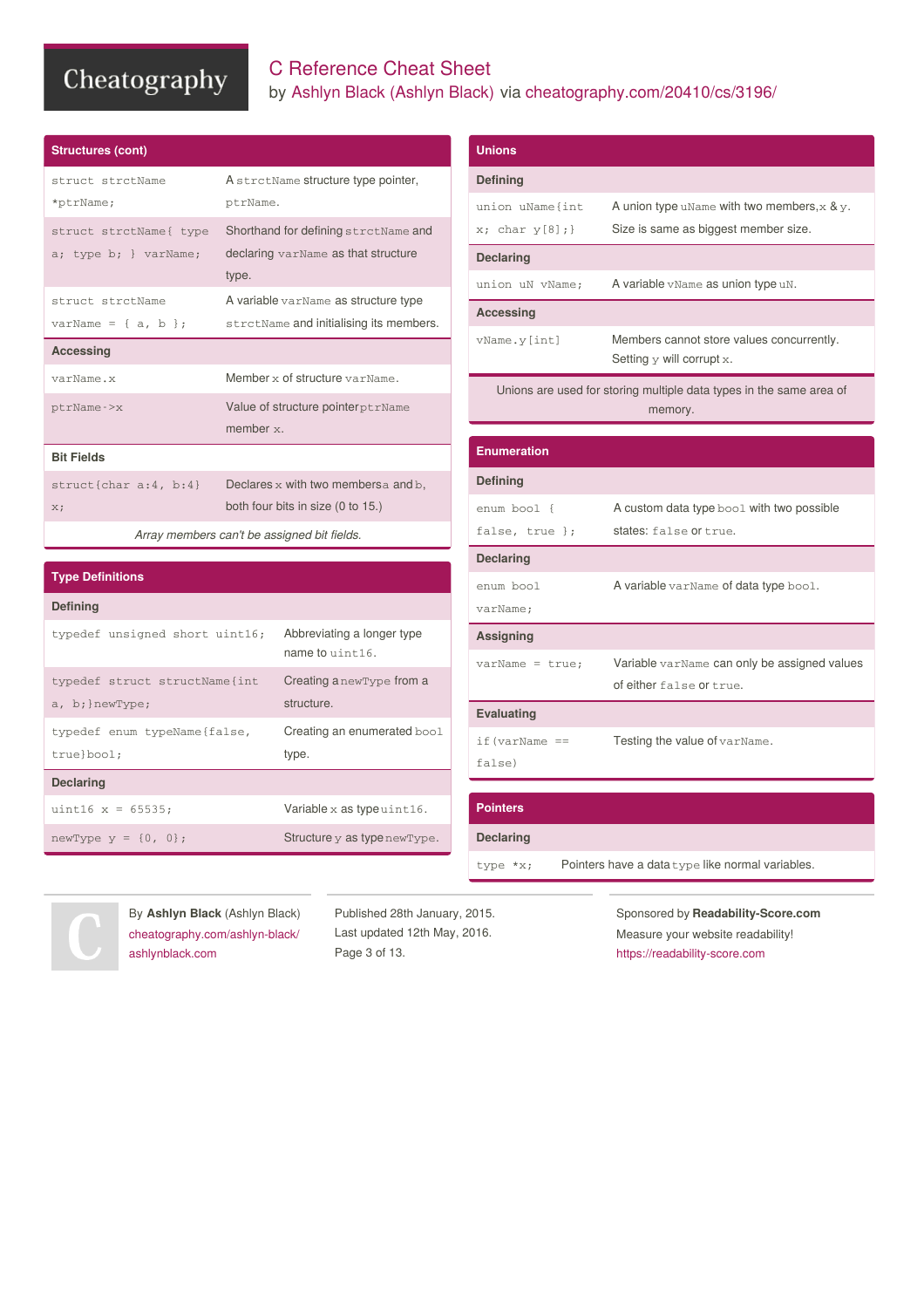## C Reference Cheat Sheet by Ashlyn Black [\(Ashlyn](http://www.cheatography.com/ashlyn-black/) Black) via [cheatography.com/20410/cs/3196/](http://www.cheatography.com/ashlyn-black/cheat-sheets/c-reference)

| <b>Pointers (cont)</b> |                                                                                                                                      |
|------------------------|--------------------------------------------------------------------------------------------------------------------------------------|
| void *v:               | They can also have an incomplete type. Operators other<br>than assignment cannot be applied as the length of the type<br>is unknown. |
| struct                 | A data structure pointer.                                                                                                            |
| type *y;               |                                                                                                                                      |
| type                   | An array/string name can be used as a pointer to the first                                                                           |
| $Z[]$ ;                | array element.                                                                                                                       |
| Accessing              |                                                                                                                                      |
| X                      | A memory address.                                                                                                                    |
| $*_{X}$                | Value stored at that address.                                                                                                        |
| $y - a$                | Value stored in structure pointery member a.                                                                                         |
| <b>&amp;varName</b>    | Memory address of normal variable varName.                                                                                           |
| * (type                | Dereferencing a void pointer as a type pointer.                                                                                      |
| $\star$ ) $V$          |                                                                                                                                      |
|                        |                                                                                                                                      |

A pointer is a variable that holds a memory location.

#### **Arrays**

| <b>Declaring</b>                        |                                                              |
|-----------------------------------------|--------------------------------------------------------------|
| type $name[int]$ ;                      | You set array length.                                        |
| type name [int] = $\{x, \}$<br>$V, Z$ ; | You set array length and initialise<br>elements.             |
| type name [int] = ${x}$ ;               | You set array length and initialise all<br>elements to $x$ . |
| type name $[$ ] = {x, y,<br>$Z$ } :     | Compiler sets array length based on initial<br>elements.     |
|                                         | Size cannot be changed after declaration.                    |
| <b>Dimensions</b>                       |                                                              |
| name[int]                               | One dimension array.                                         |
| name [int] [int]                        | Two dimensional array.                                       |
| Accessing                               |                                                              |
| name [int]                              | Value of element int in array name.                          |

| Arrays (cont)      |                                                      |
|--------------------|------------------------------------------------------|
| $*(name + int)$    | Same as name [int].                                  |
|                    | Elements are contiguously numbered ascending from 0. |
| &name [int]        | Memory address of element int in                     |
|                    | array name.                                          |
| $name + int$       | Same as & name [int].                                |
|                    | Elements are stored in contiguous memory.            |
| <b>Measuring</b>   |                                                      |
| sizeof (array) /   | Returns length of array. (Unsafe)                    |
| sizeof (arrayType) |                                                      |
| sizeof (array) /   | Returns length of array. (Safe)                      |
| sizeof(array[0])   |                                                      |
|                    |                                                      |
| <b>Strings</b>     |                                                      |
| 'A' character      | Single quotes.                                       |
| "AB" string        | Double quotes.                                       |
| $\setminus 0$      | Null terminator.                                     |
|                    | Strings are char arrays.                             |

|                          | char name [4] = {'A', 's', 'h', '\0'};                 |               |                |
|--------------------------|--------------------------------------------------------|---------------|----------------|
|                          | int i; for $(i = 0;$ name $[i]; i++)$ {}               |               |                |
|                          | \0 evaluates as false.                                 |               |                |
|                          | Strings must include $a$ char element for $\lozenge$ . |               |                |
|                          |                                                        |               |                |
| <b>Escape Characters</b> |                                                        |               |                |
| $\setminus a$            | alarm (bell/beep)                                      | $\mathbf{b}$  | backspace      |
| \f                       | formfeed                                               | $\n\langle n$ | newline        |
| $\chi$                   | carriage return                                        | \t            | horizontal tab |
| $\vee$                   | vertical tab                                           | $\setminus$   | backslash      |
| $\backslash$             | single quote                                           | $\sqrt{ }$    | double quote   |
| / ¿                      | question mark                                          |               |                |

char name $[4]$  = "Ash"; *is equivalent to*

\nnn Any octal ANSI character code.

\xhh Any hexadecimal ANSI character code.

By **Ashlyn Black** (Ashlyn Black) [cheatography.com/ashlyn-black/](http://www.cheatography.com/ashlyn-black/) [ashlynblack.com](http://ashlynblack.com)

Published 28th January, 2015. Last updated 12th May, 2016. Page 4 of 13.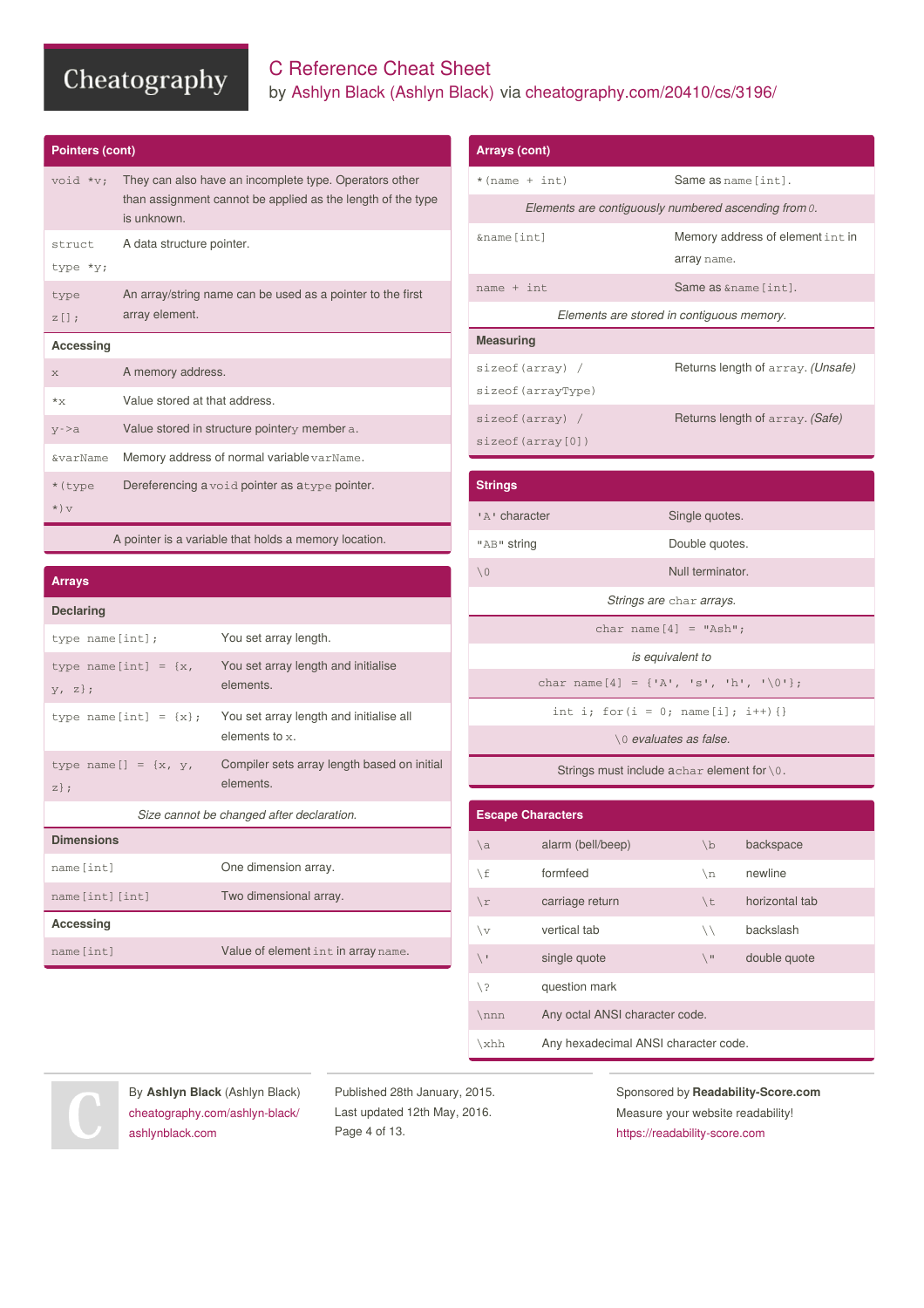## C Reference Cheat Sheet by Ashlyn Black [\(Ashlyn](http://www.cheatography.com/ashlyn-black/) Black) via [cheatography.com/20410/cs/3196/](http://www.cheatography.com/ashlyn-black/cheat-sheets/c-reference)

| <b>Functions</b>                                  |                                                                                                                         |
|---------------------------------------------------|-------------------------------------------------------------------------------------------------------------------------|
| <b>Declaring</b>                                  |                                                                                                                         |
|                                                   | type/void funcName([args]){ [return var;] }                                                                             |
|                                                   | Function names follow the same restrictions as variable names but must<br>also be unique.                               |
| type/void                                         | <b>Return value type (void if none.)</b>                                                                                |
| funcName()                                        | Function name and argument parenthesis.                                                                                 |
| args                                              | Argument types & names (void if none.)                                                                                  |
| $\{\}$                                            | Function content delimiters.                                                                                            |
| return var;                                       | Value to return to function call origin. Skip for void<br>type functions. Functions exit immediately after a<br>return. |
| By Value vs By Pointer                            |                                                                                                                         |
| void f(type<br>$x)$ ; $f(y)$ ;                    | Passing variable $y$ to function $f$ argument $x$ (by<br>value.)                                                        |
| void f(type<br>$*_{X}$ ) ;<br>$f(\text{array})$ ; | Passing an array/string to function $f$ argument $x$ (by<br>pointer.)                                                   |
| void f(type<br>$*_{X}$ );<br>$f$ (structure);     | Passing a structure to function $f$ argument $x$ (by<br>pointer.)                                                       |
| void f(type<br>$*x)$ ; $f(\&y)$ ;                 | Passing variable $y$ to function $f$ argument $x$ (by<br>pointer.)                                                      |
| type $f()$ {<br>return $x; \}$                    | Returning by value.                                                                                                     |
| type $f() \{ type$<br>x; return &x<br>}           | Returning a variable by pointer.                                                                                        |

| <b>Functions (cont)</b>                         |                                                                                                                                             |
|-------------------------------------------------|---------------------------------------------------------------------------------------------------------------------------------------------|
| type f() { static<br>type x[]; return<br>$&x$ } | Returning an array/string/structure by pointer.<br>The static qualifier is necessary otherwise<br>$x$ won't exist after the function exits. |
|                                                 | Passing by pointer allows you to change the originating variable within the<br>function.                                                    |
| Scope                                           |                                                                                                                                             |
|                                                 | int f(){ int i = 0; } $\pm$ ++, $\bm{\times}$                                                                                               |
|                                                 | $\pm$ is declared inside $f(.)$ , it doesn't exist outside that function.                                                                   |
| Prototyping                                     |                                                                                                                                             |
|                                                 | type funcName(args);                                                                                                                        |
|                                                 | Place before declaring or referencing respective function (usually before<br>main.)                                                         |
| type<br>funcName([args])                        | Same type, name and args as<br>respective function.                                                                                         |
| $\ddot{i}$                                      | Semicolon instead of function delimiters.                                                                                                   |
|                                                 |                                                                                                                                             |
| main()                                          |                                                                                                                                             |
|                                                 | int main(int argc, char *argv[]) {return int; }                                                                                             |
| Anatomy                                         |                                                                                                                                             |
| int main                                        | Program entry point.                                                                                                                        |
| int argc                                        | # of command line arguments.                                                                                                                |
| char *argy[]                                    | Command line arguments in an array of strings. #1 is<br>always the program filename.                                                        |
| return int;                                     | Exit status (integer) returned to the OS upon<br>program exit.                                                                              |
| <b>Command Line Arguments</b>                   |                                                                                                                                             |
| app two 3                                       | Three arguments, "app", "two" and "3".                                                                                                      |
| app "two 3"                                     | Two arguments, "app" and "two 3".                                                                                                           |
|                                                 | main is the first function called when the program executes.                                                                                |

By **Ashlyn Black** (Ashlyn Black) [cheatography.com/ashlyn-black/](http://www.cheatography.com/ashlyn-black/) [ashlynblack.com](http://ashlynblack.com)

Published 28th January, 2015. Last updated 12th May, 2016. Page 5 of 13.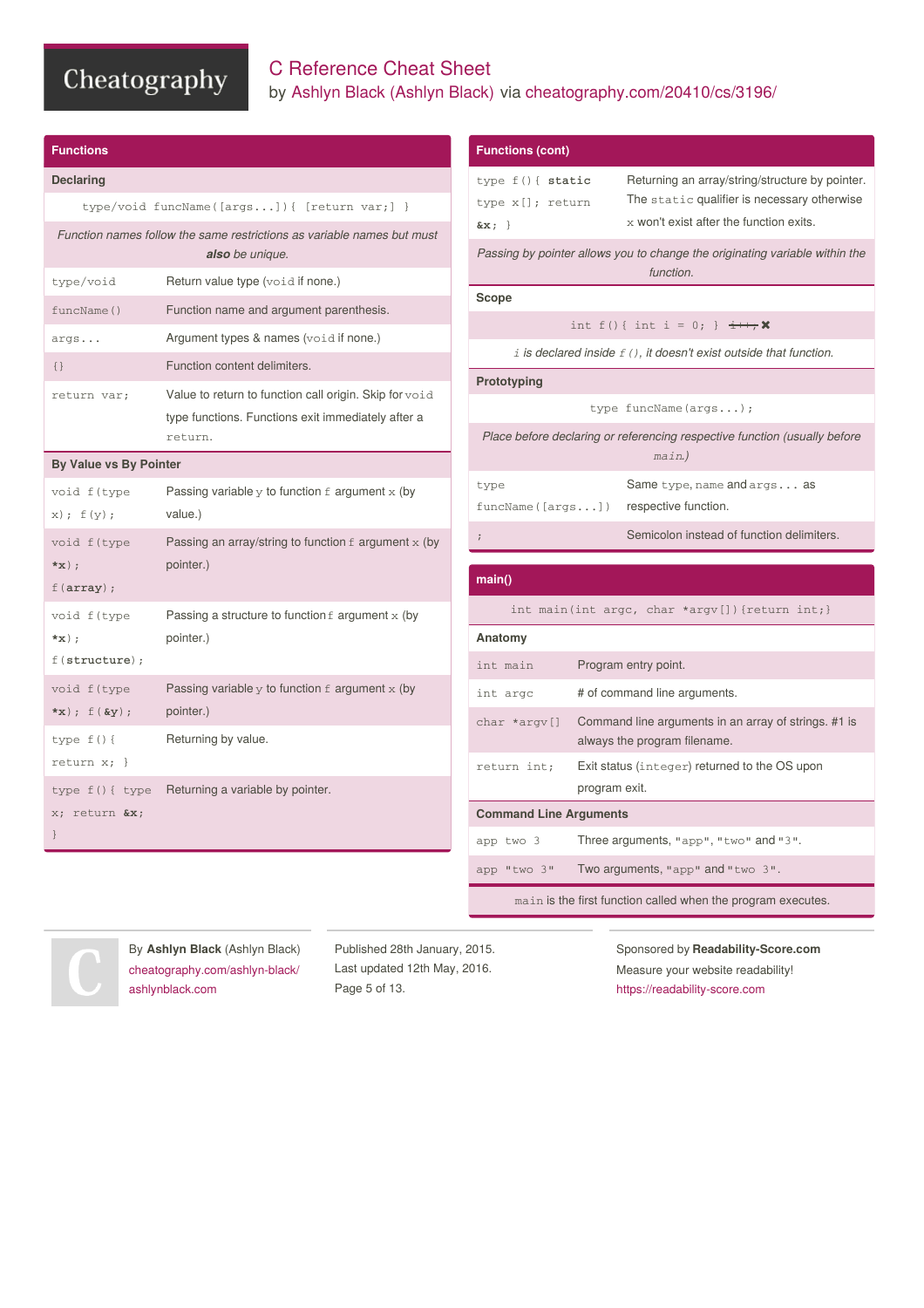## C Reference Cheat Sheet by Ashlyn Black [\(Ashlyn](http://www.cheatography.com/ashlyn-black/) Black) via [cheatography.com/20410/cs/3196/](http://www.cheatography.com/ashlyn-black/cheat-sheets/c-reference)

| <b>Conditional (Branching)</b>                                                                                 |                                                                               |
|----------------------------------------------------------------------------------------------------------------|-------------------------------------------------------------------------------|
| if, else if, else                                                                                              |                                                                               |
| if(a) b:                                                                                                       | Evaluates b if a is true.                                                     |
| if (a) { b; c; }                                                                                               | Evaluates $b$ and $c$ if a is true.                                           |
| if(a){b; }else{c; }                                                                                            | Evaluates b if a is true, c<br>otherwise.                                     |
| if(a){b; }else if(c){d;<br>$\text{else} \{ e; \}$                                                              | Evaluates b if a is true.<br>otherwise $d$ if $c$ is true.<br>otherwise e.    |
| switch, case, break                                                                                            |                                                                               |
| $switch(a) { case b: c; }$                                                                                     | Evaluates $c$ if a equals $b$ .                                               |
| switch(a) { default: b: }                                                                                      | Evaluates b if a matches no<br>other case.                                    |
| switch(a) { case b: case c:<br>$d; \}$                                                                         | Evaluates d if a equals either b<br>or c.                                     |
| switch(a) { case b: c; case<br>d: e: default: f:                                                               | Evaluates c, e and f if a equals<br>b, e and f if a equals d,<br>otherwise f. |
| $switch(a)$ { case b: c; <b>break;</b> Evaluates c if a equals b, e if a<br>case d: e; break; default: f;<br>} | equals d and e otherwise.                                                     |

#### **Iterative (Looping)**

| while         |                                                    |
|---------------|----------------------------------------------------|
|               | int $x = 0$ ; while $(x < 10)$ { $x == 2$ ; }      |
|               | Loop skipped if test condition initially false.    |
| int $x = 0$ ; | Declare and initialise integerx.                   |
| while()       | Loop keyword and condition parenthesis.            |
| x < 10        | Test condition.                                    |
| $\{\}$        | Loop delimiters.                                   |
| $x + = 2$     | Loop contents.                                     |
| do while      |                                                    |
|               | char $c = 'A'; do { c++; } while (c != 'Z');$      |
|               | Always runs through loop at least once.            |
|               | char $c = 'A';$ Declare and initialise characterc. |
|               |                                                    |

| <b>Iterative (Looping) (cont)</b> |                                                                                              |
|-----------------------------------|----------------------------------------------------------------------------------------------|
| do                                | Loop keyword.                                                                                |
| {}                                | Loop delimiters.                                                                             |
| $C++;$                            | Loop contents.                                                                               |
| while $()$ ;                      | Loop keyword and condition parenthesis. Note<br>semicolon.                                   |
| $C$ $!=$ $Z'$                     | Test condition.                                                                              |
| for                               |                                                                                              |
|                                   | int i; for $(i = 0; n[i] != '0'; i++)$ {} (C89)                                              |
|                                   | OR.                                                                                          |
|                                   | for(int i = 0; n[i] != $\sqrt{0}$ ; i++){} (C99+)                                            |
|                                   | Compact increment/decrement based loop.                                                      |
| int i;                            | Declares integer i.                                                                          |
| for()                             | Loop keyword.                                                                                |
| $i = 0;$                          | Initialises integer i. Semicolon.                                                            |
| $n[i]$ !=<br>$\cdot$ \0 $\cdot$ ; | Test condition, Semicolon.                                                                   |
| $i$ ++                            | Increments i. No semicolon.                                                                  |
| $\{\}$                            | Loop delimiters.                                                                             |
| continue                          |                                                                                              |
|                                   | int i=0; while $(i<10)$ { i++; continue; i--; }                                              |
|                                   | Skips rest of loop contents and restarts at the beginning of the loop.                       |
| break                             |                                                                                              |
|                                   | int i=0; while(1){ if (x==10) { $break$ ; } i++; }                                           |
|                                   | Skips rest of loop contents and exits loop.                                                  |
| <b>Console Input/Output</b>       |                                                                                              |
|                                   |                                                                                              |
|                                   | #include <stdio.h></stdio.h>                                                                 |
| <b>Characters</b>                 |                                                                                              |
| getchar()                         | Returns a single character's ANSI code from the input<br>stream buffer as an integer. (safe) |
| putchar(int)                      | Prints a single character from an ANSI codeinteger to<br>the output stream buffer.           |

#### **Strings**

By **Ashlyn Black** (Ashlyn Black) [cheatography.com/ashlyn-black/](http://www.cheatography.com/ashlyn-black/) [ashlynblack.com](http://ashlynblack.com)

Published 28th January, 2015. Last updated 12th May, 2016. Page 6 of 13.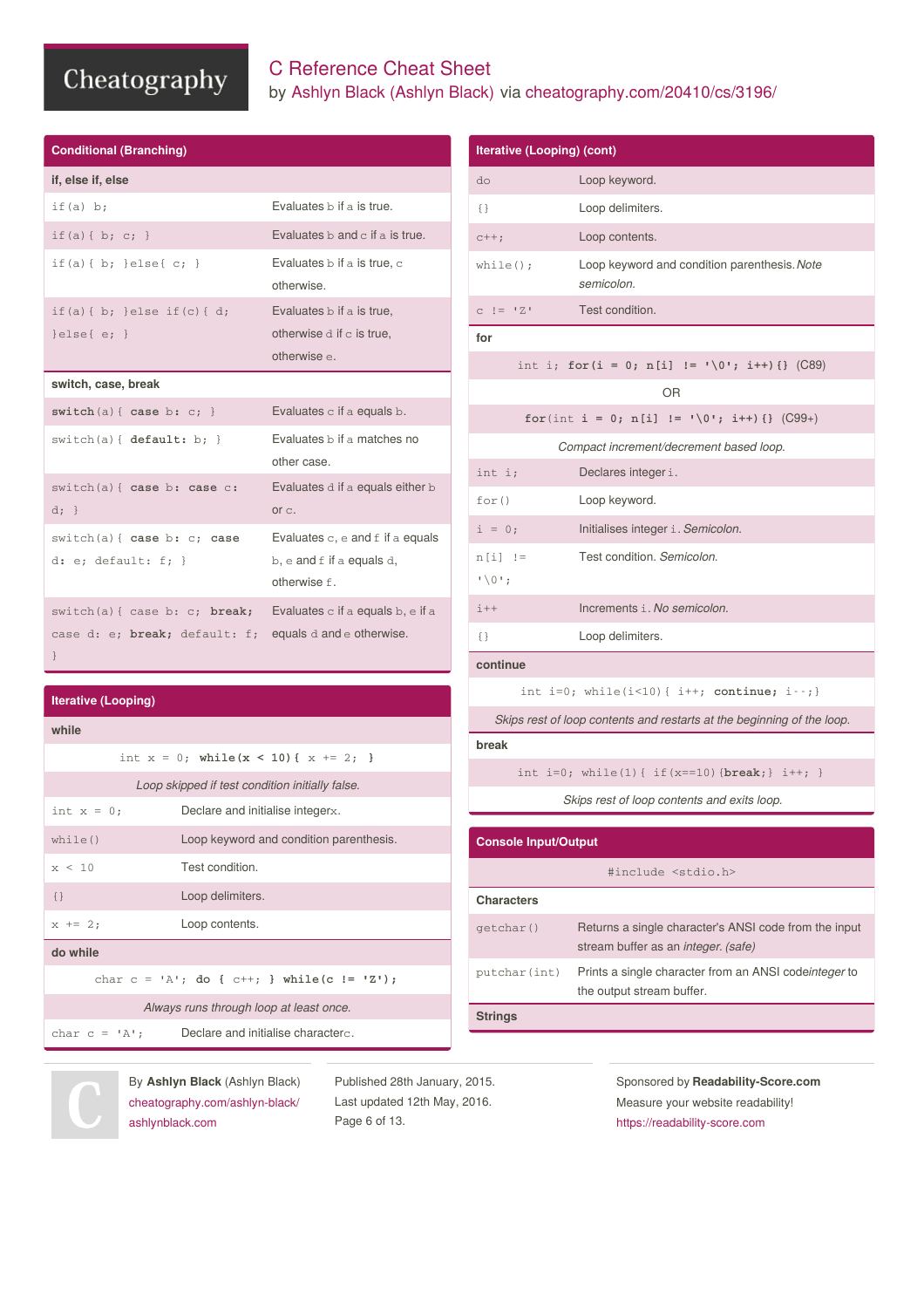## C Reference Cheat Sheet by Ashlyn Black [\(Ashlyn](http://www.cheatography.com/ashlyn-black/) Black) via [cheatography.com/20410/cs/3196/](http://www.cheatography.com/ashlyn-black/cheat-sheets/c-reference)

| <b>Console Input/Output (cont)</b>  |                                                                                                                                           | <b>File Input/Output</b>  |                                                                                              |
|-------------------------------------|-------------------------------------------------------------------------------------------------------------------------------------------|---------------------------|----------------------------------------------------------------------------------------------|
| gets (strName)                      | Reads a line from the input stream into a string                                                                                          |                           | #include <stdio.h></stdio.h>                                                                 |
|                                     | variable. (Unsafe, removed in C11.)                                                                                                       | Opening                   |                                                                                              |
| Alternative                         |                                                                                                                                           |                           | FILE *fptr = fopen(filename, mode);                                                          |
| fgets (strName,<br>length, stdin);  | Reads a line from the input stream into a string<br>variable. (Safe)                                                                      | FILE *fptr                | Declares fptr as a FILE type pointer (stores stream<br>location instead of memory location.) |
| puts ("string")                     | Prints a string to the output stream.                                                                                                     | fopen()                   | Returns a stream location pointer if successful,0                                            |
| <b>Formatted Data</b>               |                                                                                                                                           |                           | otherwise.                                                                                   |
| $scant("$ % $d",$ $&x)$             | Read value/s (type defined by format string) into                                                                                         | filename                  | String containing file's directory path & name.                                              |
|                                     | variable/s (type must match) from the input stream.<br>Stops reading at the first white space. $\alpha$ prefix not                        | mode                      | String specifying the file access mode.                                                      |
|                                     | required for arrays (including strings.) (unsafe)                                                                                         | Modes                     |                                                                                              |
| printf ("I love                     | Prints data (formats defined by the format string) as                                                                                     | $"r"$ /"rb"               | Read existing text/binary file.                                                              |
| %c %d!", 'C',                       | a string to the output stream.                                                                                                            | $"w"$ / $"w$ <sub>n</sub> | Write new/over existing text/binary file.                                                    |
| 99)                                 |                                                                                                                                           | $"a"$ / $"ab"$            | Write new/append to existing text/binary file.                                               |
| Alternative                         |                                                                                                                                           | $"r+"$ /"r+b"/            | Read and write existing text/binary file.                                                    |
| fgets (strName,                     | Uses fgets to limit the input length, then uses                                                                                           | $"rb+"$                   |                                                                                              |
| length, stdin);<br>sscanf (strName, | sscanf to read the resulting string in place of<br>scanf. (safe)                                                                          | $"w+"$ /"w+b"/            | Read and write new/over existing text/binary file.                                           |
| $"$ %d", &x);                       |                                                                                                                                           | $"wb+"$                   |                                                                                              |
|                                     | The stream buffers must be flushed to reflect changes. String terminator                                                                  | $"a+"$ / $"a+b"$          | Read and write new/append to existing text/binary                                            |
|                                     | characters can flush the output while newline characters can flush the                                                                    | $"ab+"$                   | file.                                                                                        |
|                                     | input.                                                                                                                                    | <b>Closing</b>            |                                                                                              |
|                                     | Safe functions are those that let you specify the length of the input. Unsafe<br>functions do not, and carry the risk of memory overflow. | fclose(fptr);             | Flushes buffers and closes stream. Returns 0 if<br>successful, EOF otherwise.                |
|                                     |                                                                                                                                           | <b>Random Access</b>      |                                                                                              |
|                                     |                                                                                                                                           | ftell (fptr)              | Return current file position as a long integer.                                              |



By **Ashlyn Black** (Ashlyn Black) [cheatography.com/ashlyn-black/](http://www.cheatography.com/ashlyn-black/) [ashlynblack.com](http://ashlynblack.com)

Published 28th January, 2015. Last updated 12th May, 2016. Page 7 of 13.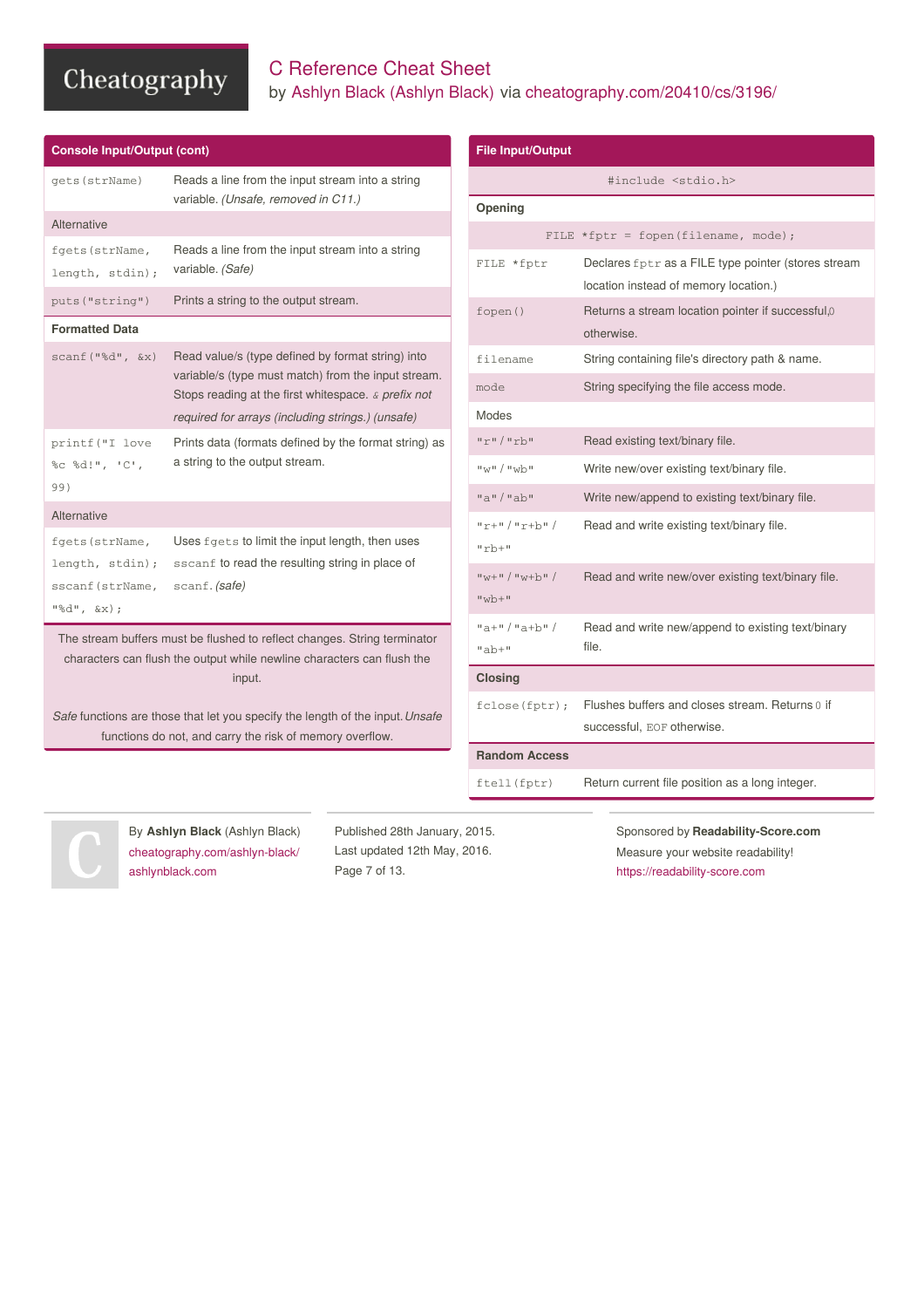## C Reference Cheat Sheet by Ashlyn Black [\(Ashlyn](http://www.cheatography.com/ashlyn-black/) Black) via [cheatography.com/20410/cs/3196/](http://www.cheatography.com/ashlyn-black/cheat-sheets/c-reference)

| fseek (fptr,<br>offset, origin); | Sets current file position. Returns false is<br>successful, true otherwise. The offset is a<br>long integer type. |
|----------------------------------|-------------------------------------------------------------------------------------------------------------------|
| Origins                          |                                                                                                                   |
| SEEK_SET                         | Beginning of file.                                                                                                |
| SEEK_CUR                         | Current position in file.                                                                                         |
| SEEK_END                         | End of file.                                                                                                      |
| <b>Utilities</b>                 |                                                                                                                   |
| feof (fptr)                      | Tests end-of-file indicator.                                                                                      |
| rename (strOldName,              | Renames a file.                                                                                                   |
| strNewName)                      |                                                                                                                   |
| remove (strName)                 | Deletes a file.                                                                                                   |
| <b>Characters</b>                |                                                                                                                   |
| fgetc(fptr)                      | Returns character read or EOF if                                                                                  |
|                                  | unsuccessful. (safe)                                                                                              |
| fputc(int c, fptr)               | Returns character written or EOF if<br>unsuccessful.                                                              |
| <b>Strings</b>                   |                                                                                                                   |
| fgets (char *s, int<br>n, fptr)  | Reads $n - 1$ characters from file $f$ ptr into string<br>s. Stops at EOF and $\ln$ . (safe)                      |
| fputs (char *s,<br>fptr)         | Writes string s to file fptr. Returns non-<br>negative on success, EOF otherwise.                                 |
| <b>Formatted Data</b>            |                                                                                                                   |
| fscanf (fptr,<br>format, $[]$    | Same as scanf with additional file pointer<br>parameter. (unsafe)                                                 |
| fprintf (fptr,<br>format, $[]$   | Same as printf with additional file pointer<br>parameter.                                                         |

| File Input/Output (cont)                         |                                                                               |
|--------------------------------------------------|-------------------------------------------------------------------------------|
| fgets (strName,                                  | Uses fgets to limit the input length, then                                    |
| length, fptr);                                   | uses sscanf to read the resulting string                                      |
| sscanf (strName, "%d", in place of scanf. (safe) |                                                                               |
| $\&\times$ );                                    |                                                                               |
| <b>Binary</b>                                    |                                                                               |
| fread(void *ptr,                                 | Reads anumber of elements from                                                |
| sizeof (element),                                | fptr to array *ptr. (safe)                                                    |
| number, fptr)                                    |                                                                               |
| fwrite (void *ptr,                               | Writes a number of elements to file                                           |
| sizeof (element),                                | $fptr$ from array *ptr.                                                       |
| number, fptr)                                    |                                                                               |
|                                                  | <i>Safe</i> functions are those that let you specify the length of the input. |

*Safe* functions are those that let you specify the length of the input. *Unsafe* functions do not, and carry the risk of memory overflow.

| <b>Placeholder Types (f/printf And f/scanf)</b> |                                       |                                                            |
|-------------------------------------------------|---------------------------------------|------------------------------------------------------------|
|                                                 | $printf("8d$ %d", $arg1, arg2$ ;      |                                                            |
| <b>Type</b>                                     | <b>Example</b>                        | <b>Description</b>                                         |
| $%d$ or $%d$                                    | $-42.$                                | Signed decimal integer.                                    |
| %11                                             | 42.                                   | Unsigned decimal integer.                                  |
| 80                                              | 52                                    | Unsigned octal integer.                                    |
| $%x$ or $%x$                                    | $2a$ or $2A$                          | Unsigned hexadecimal<br>integer.                           |
| %f or%F                                         | 1.21                                  | Signed decimal float.                                      |
| %e or %E                                        | 1.21e+9 or 1.21E+9                    | Signed decimal w/ scientific<br>notation.                  |
| %q or %G                                        | 1.21e+9 or 1.21E+9                    | Shortest representation of<br>$$f$ / $$F$ or $$e$ / $$E$ . |
| $ka$ or $RA$                                    | 0x1.207c8ap+30 or<br>$0x1.207C8AP+30$ | Signed hexadecimal float.                                  |
| 8 <sub>C</sub>                                  | a                                     | A character.                                               |
| $\mathcal{S}_{\mathrm{S}}$                      | A String.                             | A character string.                                        |



By **Ashlyn Black** (Ashlyn Black) [cheatography.com/ashlyn-black/](http://www.cheatography.com/ashlyn-black/) [ashlynblack.com](http://ashlynblack.com)

Published 28th January, 2015. Last updated 12th May, 2016. Page 8 of 13.

Sponsored by **Readability-Score.com** Measure your website readability!

<https://readability-score.com>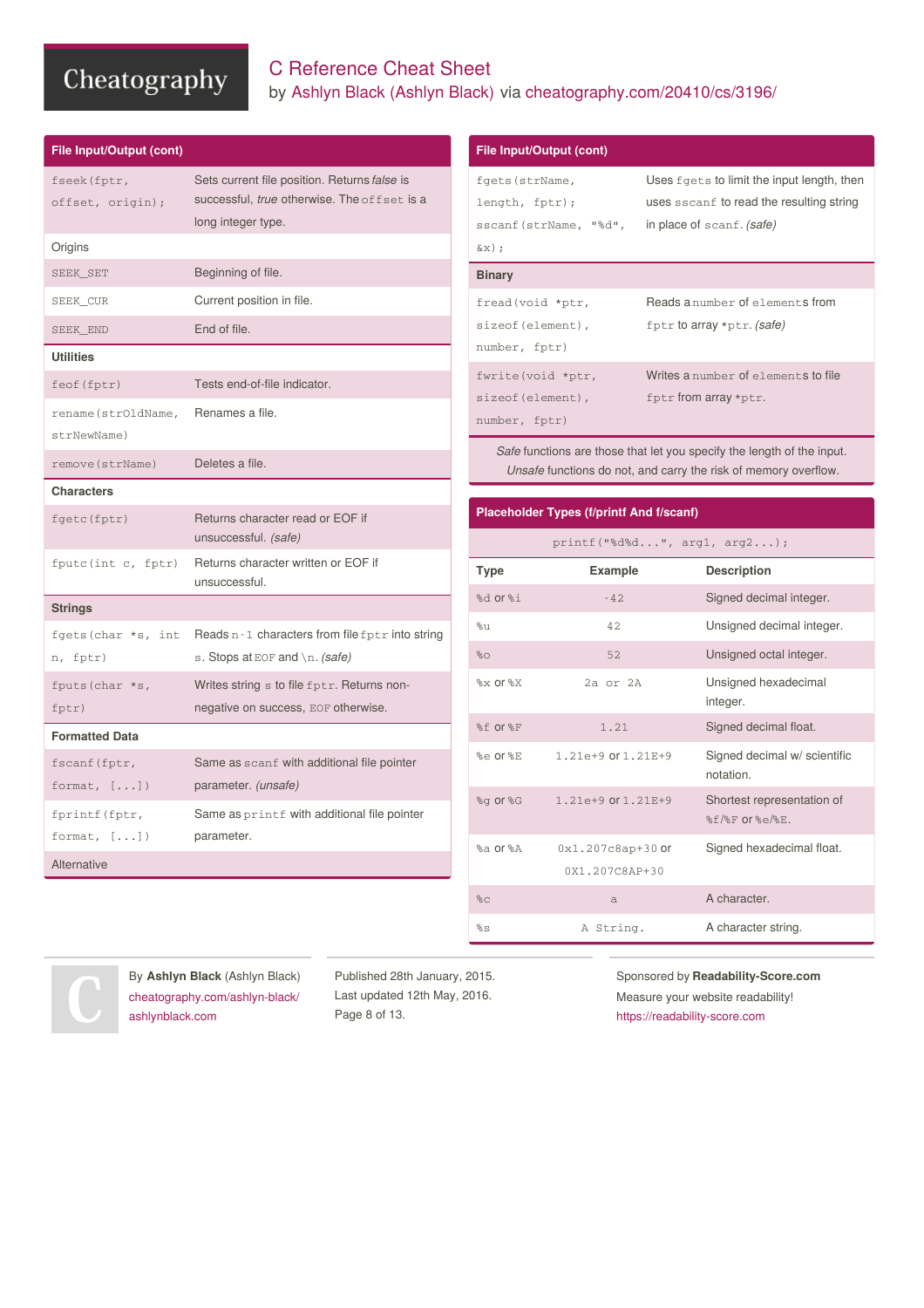## C Reference Cheat Sheet by Ashlyn Black [\(Ashlyn](http://www.cheatography.com/ashlyn-black/) Black) via [cheatography.com/20410/cs/3196/](http://www.cheatography.com/ashlyn-black/cheat-sheets/c-reference)

|                         | Placeholder Types (f/printf And f/scanf) (cont)                                            |                       |             | <b>Placeholder Fo</b>                            |
|-------------------------|--------------------------------------------------------------------------------------------|-----------------------|-------------|--------------------------------------------------|
| 8p                      | A pointer.                                                                                 |                       | $\cdot$ *   | Precision                                        |
| o <sub>o</sub><br>$8\%$ | A percent character.                                                                       |                       | Length      |                                                  |
| 8n                      | No output, saves # of characters printed so far. Respective printf                         |                       | hh          | Display a                                        |
|                         | argument must be an integer pointer.                                                       |                       | h           | Display a                                        |
|                         | The pointer format is architecture and implementation dependant.                           |                       | $\mathbf 1$ | Display a                                        |
|                         | <b>Placeholder Formatting (f/printf And f/scanf)</b>                                       |                       | 11          | Display a                                        |
|                         | %[Flags] [Width] [.Precision] [Length] Type                                                |                       | L           | Display a                                        |
| <b>Flags</b>            |                                                                                            |                       | Ζ           | Display a                                        |
|                         | Left justify instead of default right justify.                                             |                       | j.          | Display a                                        |
| $^{+}$                  | Sign for both positive numbers and negative.                                               |                       | t.          | Display a                                        |
| #                       | Precede with 0, 0x or 0x for %0, %x and %x tokens.                                         |                       |             | <b>Preprocessor I</b>                            |
| space                   | Left pad with spaces.                                                                      |                       |             |                                                  |
| 0                       | Left pad with zeroes.                                                                      |                       |             | #include<br>$\langle \texttt{inbuilt.h} \rangle$ |
| Width                   |                                                                                            |                       |             | #include                                         |
| integer                 | Minimum number of characters to print: invokes padding if<br>necessary. Will not truncate. |                       |             | $"$ ./custom.h $"$                               |
| $\star$                 | Width specified by a preceding argument inprintf.                                          | #define NAME<br>value |             |                                                  |
| <b>Precision</b>        |                                                                                            |                       |             |                                                  |
| .integer                | Minimum # of digits to print for $d, \xi$ , $\xi$ o, $\xi$ u, $\xi$ x, $\xi$ x. Left       |                       |             | <b>Comments</b>                                  |
|                         | pads with zeroes. Will not truncate. Skips values of 0.                                    |                       |             | // We're sin                                     |
|                         | Minimum # of digits to print after decimal point for & a, & A,                             |                       |             | // Nothing o                                     |
|                         | %e, %E, %f, %F (default of 6.)                                                             |                       |             | /* I'm a mul                                     |
|                         | Minimum # of significant digits to print for $\mathcal{E}_G$ & $\mathcal{E}_G$ .           |                       |             | Nothing c                                        |
|                         | Maximum # of characters to print from $\frac{1}{5}$ (a string.)                            |                       |             | these del                                        |
|                         | If no integer is given, default of 0.                                                      |                       |             | C Pacaruad Ka                                    |

|              | <b>Placeholder Formatting (f/printf And f/scanf) (cont)</b> |  |  |
|--------------|-------------------------------------------------------------|--|--|
| $\cdot$ *    | Precision specified by a preceding argument inprintf.       |  |  |
| Length       |                                                             |  |  |
| hh           | Display a char as int.                                      |  |  |
| ħ            | Display a short as int.                                     |  |  |
| $\mathbb{1}$ | Display a long integer.                                     |  |  |
| 11           | Display a long long integer.                                |  |  |
| L            | Display a long double float.                                |  |  |
| 7.           | Display a size_t integer.                                   |  |  |
| j            | Display a intmax_t integer.                                 |  |  |
| t.           | Display aptrdiff tinteger.                                  |  |  |

| <b>Preprocessor Directives</b> |                                                      |  |
|--------------------------------|------------------------------------------------------|--|
| #include                       | Replaces line with contents of a standard C header   |  |
| $\langle$ inbuilt.h>           | file.                                                |  |
| #include                       | Replaces line with contents of a custom header file. |  |
| $"$ ./custom.h"                | Note dir path prefix & quotations.                   |  |
| #define NAME<br>value          | Replaces all occurrences of NAME with value.         |  |

| // We're single-line comments!               |
|----------------------------------------------|
| // Nothing compiled after // on these lines. |
| /* I'm a multi-line comment!                 |
| Nothing compiled between                     |
| these delimiters. */                         |
|                                              |

| <b>C Reserved Keywords</b> |          |        |         |
|----------------------------|----------|--------|---------|
| Alignas                    | break    | float  | signed  |
| _Alignof                   | case     | for    | sizeof  |
| Atomic                     | char     | goto   | static  |
| Bool                       | const.   | i f    | struct  |
| Complex                    | continue | inline | switch  |
| Generic                    | default  | int.   | typedef |
| _Imaginary                 | do       | long   | union   |



By **Ashlyn Black** (Ashlyn Black) [cheatography.com/ashlyn-black/](http://www.cheatography.com/ashlyn-black/) [ashlynblack.com](http://ashlynblack.com)

Published 28th January, 2015. Last updated 12th May, 2016. Page 9 of 13.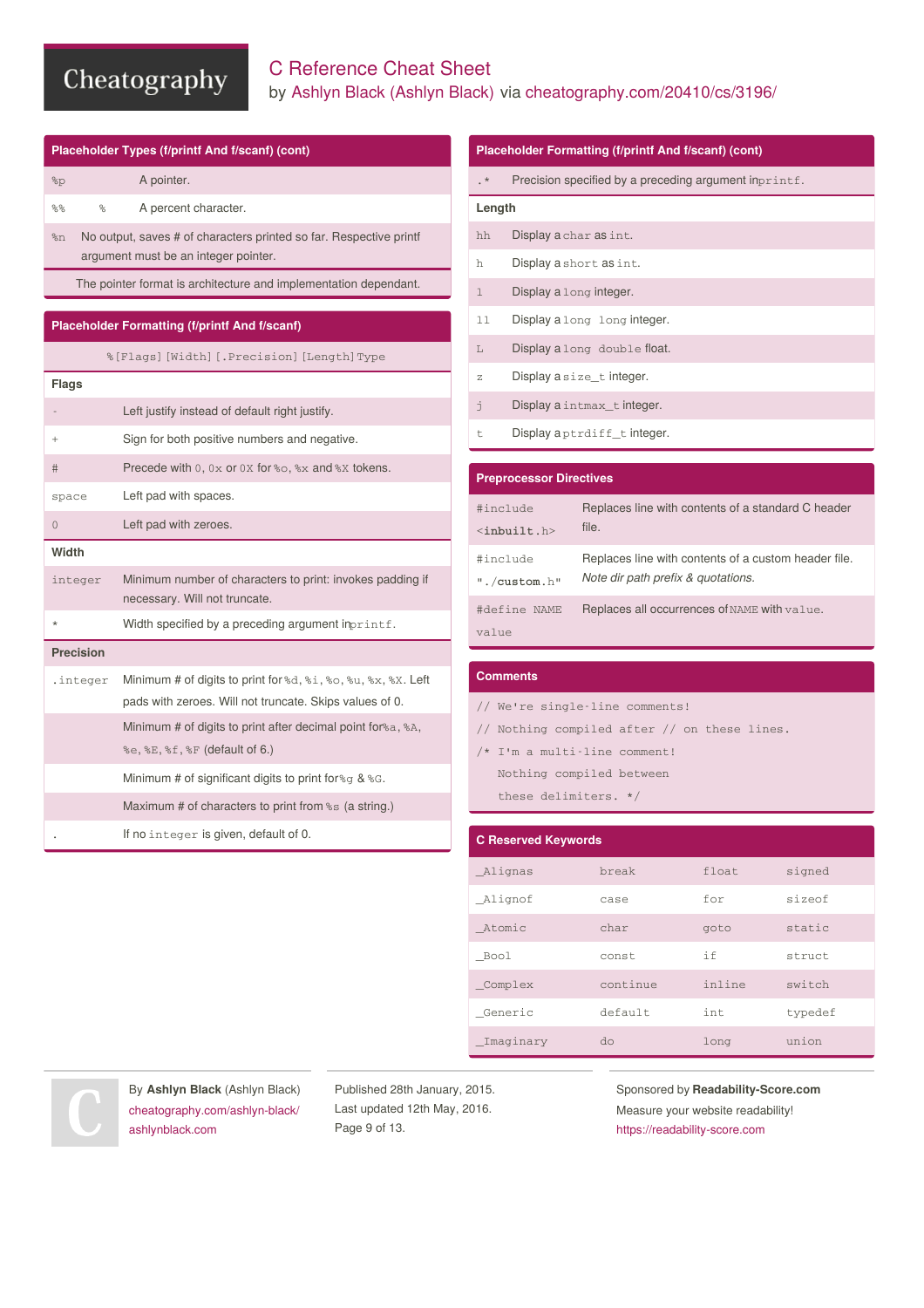## C Reference Cheat Sheet by Ashlyn Black [\(Ashlyn](http://www.cheatography.com/ashlyn-black/) Black) via [cheatography.com/20410/cs/3196/](http://www.cheatography.com/ashlyn-black/cheat-sheets/c-reference)

| <b>C Reserved Keywords (cont)</b> |        |          |          |  |
|-----------------------------------|--------|----------|----------|--|
| Noreturn                          | double | register | unsigned |  |
| _Static_assert                    | else   | restrict | biov     |  |
| Thread local                      | enum   | return   | volatile |  |
| auto                              | extern | short    | while    |  |
| A-Z                               | .      |          |          |  |

| <b>C/POSIX Reserved Keywords</b> |                         |                                                                     |  |
|----------------------------------|-------------------------|---------------------------------------------------------------------|--|
|                                  |                         | $E[0-9] \ldots$ $E[A-Z] \ldots$ is $[a-z] \ldots$ to $[a-z] \ldots$ |  |
|                                  |                         | LC $[A-Z]$ SIG $[A-Z]$ SIG $[A-Z]$ str $[a-z]$                      |  |
|                                  | $mem[a-z]$ $wcs[a-z]$ t |                                                                     |  |
|                                  |                         |                                                                     |  |

#### GNU [Reserved](http://www.gnu.org/software/libc/manual/html_node/Reserved-Names.html) Names

| <b>Header Reserved Keywords</b>      |                           |  |
|--------------------------------------|---------------------------|--|
| Name                                 | Reserved By Library       |  |
| $d_-\ldots$                          | dirent.h                  |  |
| $1_{-}$                              | fcntl.h                   |  |
| $\texttt{F}\_\!\!\ldots$             | fcntl.h                   |  |
| $\circ \_ \ldots$                    | fcntl.h                   |  |
| $S_-\ldots$                          | fcntl.h                   |  |
| $gr_{-} \ldots$                      | grp.h                     |  |
| $\ldots$ _MAX                        | limits.h                  |  |
| $PW_+\ldots$                         | pwd.h                     |  |
| $sa_-\dots$                          | signal.h                  |  |
| $SA$ <sub></sub>                     | signal.h                  |  |
| $st_-.$                              | sys/stat.h                |  |
| $S_-\ldots$                          | sys/stat.h                |  |
| $\text{tms}\_\dots$                  | sys/times.h               |  |
| $C_{\underline{\hspace{1mm}}}\ldots$ | termios.h                 |  |
| $V\ldots$                            | termios.h                 |  |
| $\mathbbm{I}$                        | termios.h                 |  |
| $0 \ldots$                           | termios.h                 |  |
| $TC \ldots$                          | termios.h                 |  |
| $B[0-9] \ldots$                      | termios.h                 |  |
|                                      | <b>GNU Reserved Names</b> |  |

| <b>Heap Space</b>                                                                                                                                                                                                                        |  |                                                                                                |
|------------------------------------------------------------------------------------------------------------------------------------------------------------------------------------------------------------------------------------------|--|------------------------------------------------------------------------------------------------|
|                                                                                                                                                                                                                                          |  | #include <stdlib.h></stdlib.h>                                                                 |
| Allocating                                                                                                                                                                                                                               |  |                                                                                                |
| $malloc()$ ;                                                                                                                                                                                                                             |  | Returns a memory location if<br>successful, NULL otherwise.                                    |
| type *x; $x =$<br>malloc(sizeof(type));                                                                                                                                                                                                  |  | Memory for a variable.                                                                         |
| type *y; $y =$<br>malloc(sizeof(type) *<br>length $);$                                                                                                                                                                                   |  | Memory for an array/string.                                                                    |
| struct type *z; $z =$<br>malloc(sizeof(struct<br>$type)$ ) ;                                                                                                                                                                             |  | Memory for a structure.                                                                        |
| <b>Deallocating</b>                                                                                                                                                                                                                      |  |                                                                                                |
| free(ptrName);                                                                                                                                                                                                                           |  | Removes the memory allocated<br>to ptrName.                                                    |
| <b>Reallocating</b>                                                                                                                                                                                                                      |  |                                                                                                |
| realloc(ptrName, size);                                                                                                                                                                                                                  |  | Attempts to resize the memory<br>block assigned to ptrName.                                    |
| The memory addresses you see are from virtual memory the operating<br>system assigns to the program; they are not physical addresses.<br>Referencing memory that isn't assigned to the program will produce an<br>OS segmentation fault. |  |                                                                                                |
| <b>The Standard Library</b>                                                                                                                                                                                                              |  |                                                                                                |
|                                                                                                                                                                                                                                          |  | #include <stdlib.h></stdlib.h>                                                                 |
| Randomicity                                                                                                                                                                                                                              |  |                                                                                                |
| rand()                                                                                                                                                                                                                                   |  | Returns a (predictable) random integer between 0<br>and RAND MAX based on the randomiser seed. |
| RAND MAX                                                                                                                                                                                                                                 |  | The maximum value rand () can generate.                                                        |

srand (unsigned Seeds the randomiser with a positive integer. integer); (unsigned) time(NULL) Returns the computer's tick-tock value. Updates every second.



By **Ashlyn Black** (Ashlyn Black) [cheatography.com/ashlyn-black/](http://www.cheatography.com/ashlyn-black/) [ashlynblack.com](http://ashlynblack.com)

Published 28th January, 2015. Last updated 12th May, 2016. Page 10 of 13.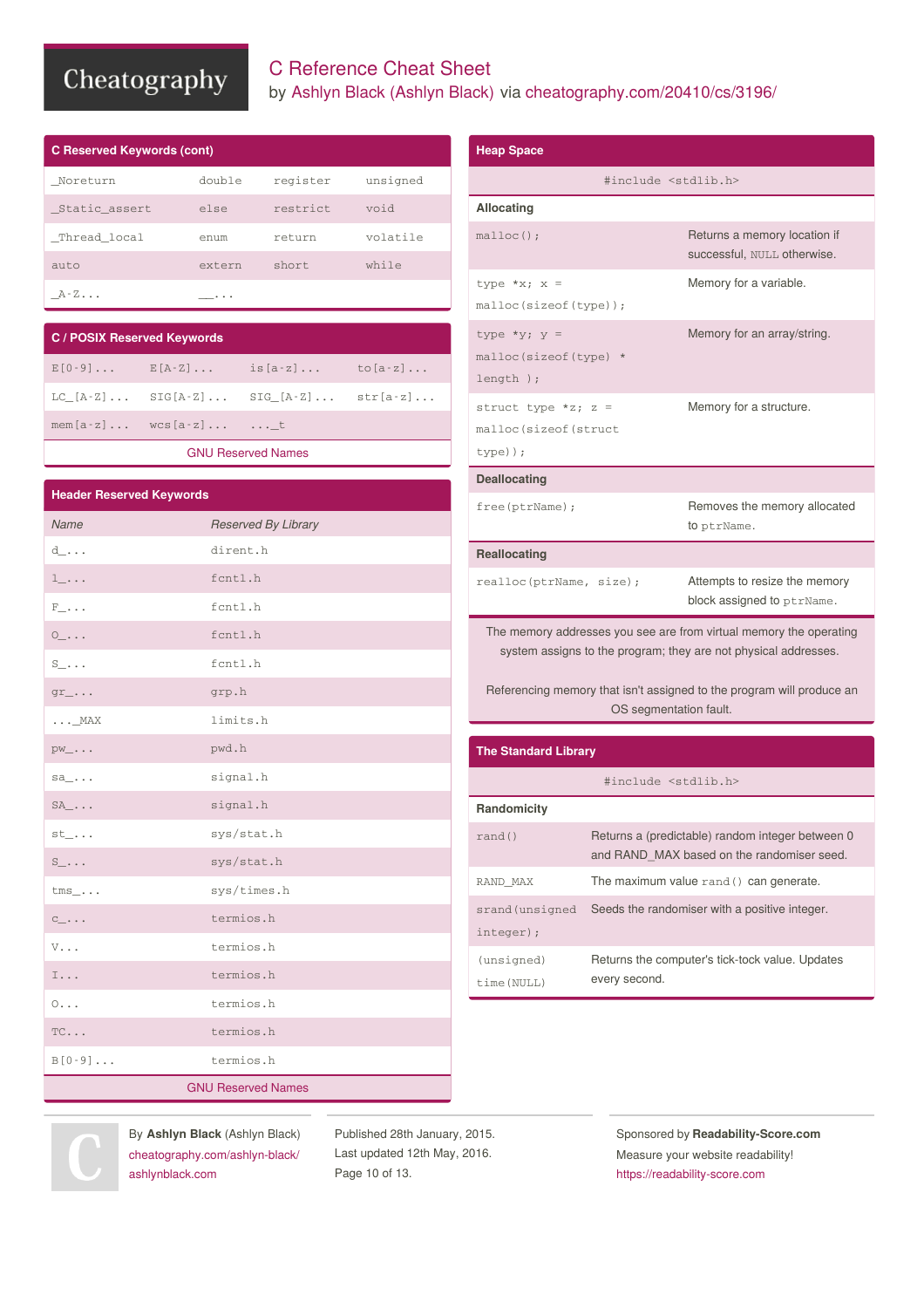**The Standard Library (cont)**

## C Reference Cheat Sheet by Ashlyn Black [\(Ashlyn](http://www.cheatography.com/ashlyn-black/) Black) via [cheatography.com/20410/cs/3196/](http://www.cheatography.com/ashlyn-black/cheat-sheets/c-reference)

| <b>Sorting</b>                     |                                                                                              |
|------------------------------------|----------------------------------------------------------------------------------------------|
|                                    | qsort(array, length, sizeof(type), compFunc);                                                |
| qsort()                            | Sort using the QuickSort algorithm.                                                          |
| array                              | Array/string name.                                                                           |
| length                             | Length of the array/string.                                                                  |
| sizeof (type)                      | Byte size of each element.                                                                   |
| compFunc                           | Comparison function name.                                                                    |
| compFunc                           |                                                                                              |
|                                    | int compFunc( const void *a, const void b* ) { return(                                       |
|                                    | *(int *)a - *(int *)b); }                                                                    |
| int compFunc()                     | Function name unimportant but must return an<br>integer.                                     |
| const void *a,<br>const void *b    | Argument names unimportant but must identical<br>otherwise.                                  |
| return( *(int *)a<br>- *(int *)b); | Negative result swaps b for a, positive result<br>swaps a for b, a result of 0 doesn't swap. |
|                                    | $C2$ inhuilt randominario any proposable incontract $DQ$ $NQT$ use it for                    |

C's inbuilt randomiser is cryptographically insecure: DO NOT use it for security applications.

#### **The Character Type Library**

|                 | #include <ctype.h></ctype.h>                                             |
|-----------------|--------------------------------------------------------------------------|
| tolower(char)   | Lowercase char.                                                          |
| toupper (char)  | Uppercase char.                                                          |
| isalpha(char)   | True if char is a letter of the alphabet, false<br>otherwise.            |
| islower(char)   | True if char is a lowercase letter of the alphabet,<br>false otherwise.  |
| isupper(char)   | True if char is an uppercase letter of the alphabet,<br>false otherwise. |
| isnumber (char) | True if $char$ is numerical ( $0$ to $9$ ) and false<br>otherwise.       |

#### **The Character Type Library (cont)**

isblank True if char is a whitespace character  $( ' ' , ' \t\tt ' \t' ', ' \t'')$ and false otherwise.

| <b>The String Library</b> |                                                                                                                                                                               |
|---------------------------|-------------------------------------------------------------------------------------------------------------------------------------------------------------------------------|
|                           | #include <string.h></string.h>                                                                                                                                                |
| strlen(a)                 | Returns # of char in string a as an integer.<br>Excludes $\setminus 0$ . (unsafe)                                                                                             |
| strcpy(a, b)              | Copies strings. Copies string b over string a up<br>to and including $\setminus 0$ . (unsafe)                                                                                 |
| strcat(a, b)              | Concatenates strings. Copies string b over string<br>a up to and including $\setminus 0$ , starting at the position<br>of $\setminus$ 0 in string a. <i>(unsafe)</i>          |
| strcmp(a, b)              | Compares strings. Returns false if string a<br>equals string b, true otherwise. Ignores<br>characters after $\setminus 0$ . (unsafe)                                          |
| strstr(a, b)              | Searches for string b inside string a. Returns a<br>pointer if successful, NULL otherwise. (unsafe)                                                                           |
| <b>Alternatives</b>       |                                                                                                                                                                               |
| strnopy(a, b, n)          | Copies strings. Copies n characters from string b<br>over string a up to and including $0$ . (safe)                                                                           |
| strncat(a, b, n)          | Concatenates strings. Copies n characters from<br>string b over string a up to and including $\setminus 0$ ,<br>starting at the position of $\setminus$ 0 in string a. (safe) |
| strncmp(a, b, n)          | Compares first n characters of two strings.<br>Returns <i>false</i> if string a equals string b, true<br>otherwise. Ignores characters after $\setminus 0$ . (safe)           |

*Safe* functions are those that let you specify the length of the input. *Unsafe* functions do not, and carry the risk of memory overflow.

By **Ashlyn Black** (Ashlyn Black) [cheatography.com/ashlyn-black/](http://www.cheatography.com/ashlyn-black/) [ashlynblack.com](http://ashlynblack.com)

Published 28th January, 2015. Last updated 12th May, 2016. Page 11 of 13.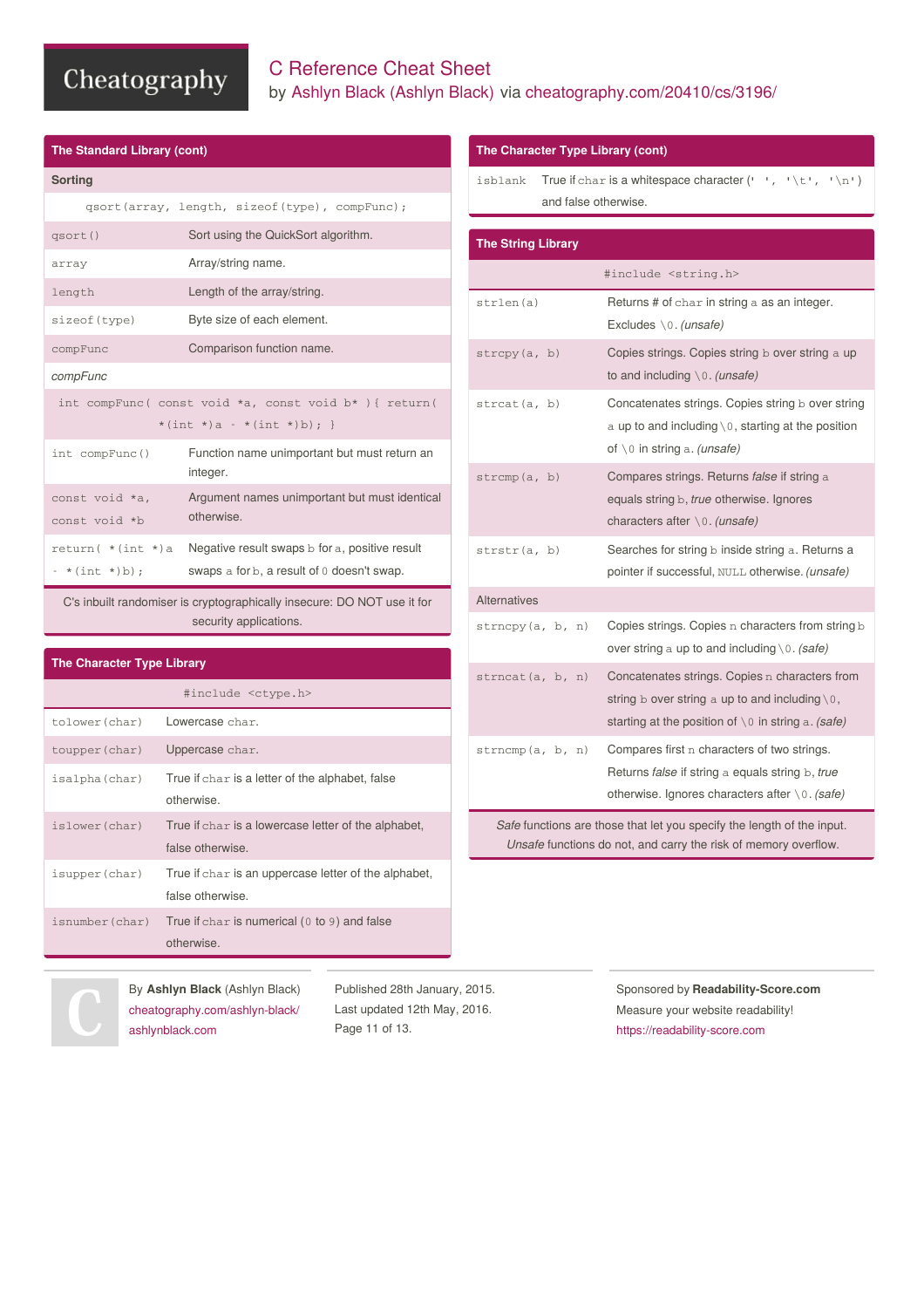## C Reference Cheat Sheet by Ashlyn Black [\(Ashlyn](http://www.cheatography.com/ashlyn-black/) Black) via [cheatography.com/20410/cs/3196/](http://www.cheatography.com/ashlyn-black/cheat-sheets/c-reference)

| <b>The Time Library</b>             |                                                       |
|-------------------------------------|-------------------------------------------------------|
|                                     | #include <time.h></time.h>                            |
| <b>Variable Types</b>               |                                                       |
| time t                              | Stores the calendar time.                             |
| struct tm *x:                       | Stores a time & date breakdown.                       |
| tm structure members:               |                                                       |
| int tm sec                          | Seconds, 0 to 59.                                     |
| int tm min                          | Minutes, 0 to 59.                                     |
| int tm hour                         | Hours, 0 to 23.                                       |
| int tm mday                         | Day of the month, 1 to 31.                            |
| int tm mon                          | Month, 0 to 11.                                       |
| int tm year                         | Years since 1900.                                     |
| int tm_wday                         | Day of the week, 0 to 6.                              |
| int tm_yday                         | Day of the year, 0 to 365.                            |
| int tm_isdst                        | Daylight saving time.                                 |
| <b>Functions</b>                    |                                                       |
| time (NULL)                         | Returns unix epoch time (seconds since<br>1/Jan/1970. |
| $time($ &time_t $);$                | Stores the current time in atime_t<br>variable.       |
| $ctime(\& time_t)$                  | Returns a time_t variable as a string.                |
| $x = 1$ ocaltime (<br>$\&time_t)$ ; | Breaks time t down into struct tm<br>members.         |

| <b>Unary Operators</b> |  |
|------------------------|--|
|------------------------|--|

|           | by descending evaluation precedence                       |
|-----------|-----------------------------------------------------------|
| $+A$      | Sum of 0 (zero) and a. $(0 + a)$                          |
| $-a$      | Difference of $0$ (zero) and a. $(0 - a)$                 |
| ! a       | Complement (logical NOT) of $a.$ ( $\sim a$ )             |
| $~\sim$ a | Binary ones complement (bitwise NOT) of $a.$ ( $\sim a$ ) |
| $+ + a$   | Increment of a by 1. $(a = a + 1)$                        |
| $- - a$   | Decrement of a by 1. $(a = a - 1)$                        |
| $a++$     | Returns a then increments a by 1. $(a = a + 1)$           |

|                         | <b>Unary Operators (cont)</b>                                                                              |
|-------------------------|------------------------------------------------------------------------------------------------------------|
| $a - -$                 | Returns a then decrements a by 1. $(a = a - 1)$                                                            |
| (type)a                 | Typecasts a as type.                                                                                       |
| $\&a$                   | Memory location of a.                                                                                      |
| sizeof (a)              | Memory size of a (or type) in bytes.                                                                       |
|                         |                                                                                                            |
| <b>Binary Operators</b> |                                                                                                            |
|                         | by descending evaluation precedence                                                                        |
| $a * b;$                | Product of a and b. $(a \times b)$                                                                         |
| a / b;                  | Quotient of dividend a and divisor b. Ensure divisor is non-<br>zero. $(a \div b)$                         |
| a % b;                  | Remainder of <i>integers</i> dividend a and divisor b.                                                     |
| $a + b$ ;               | Sum of a and b.                                                                                            |
| a - b;                  | Difference of a and b.                                                                                     |
| $a \ll b$ ;             | Left bitwise shift of a by b places. $(a \times 2^b)$                                                      |
| $a \gg b$ ;             | Right bitwise shift of a by b places. $(a \times 2^b)$                                                     |
| a < b;                  | Less than. True if a is less than b and false otherwise.                                                   |
| $a \leq b$ ;            | Less than or equal to. True if a is less than or equal to $\mathbf b$ and<br>false otherwise. $(a \leq b)$ |
| $a > b$ ;               | Greater than. True if a is greater than than b and false<br>otherwise.                                     |
| $a \geq b$ ;            | Greater than or equal to. True if a is greater than or equal to<br>b and false otherwise. $(a \ge b)$      |
| $a == b;$               | Equality. True if a is equal to b and false otherwise. (a $\Leftrightarrow$ b)                             |
| a != $b$ ;              | Inequality. True if a is not equal to b and false otherwise. (a $\neq$<br>b)                               |
| a & b;                  | Bitwise AND of a and b. $(a \cap b)$                                                                       |
| $a \wedge b$            | Bitwise exclusive-OR of a and b. (a $\oplus$ b)                                                            |

By **Ashlyn Black** (Ashlyn Black) [cheatography.com/ashlyn-black/](http://www.cheatography.com/ashlyn-black/) [ashlynblack.com](http://ashlynblack.com)

Published 28th January, 2015. Last updated 12th May, 2016. Page 12 of 13.